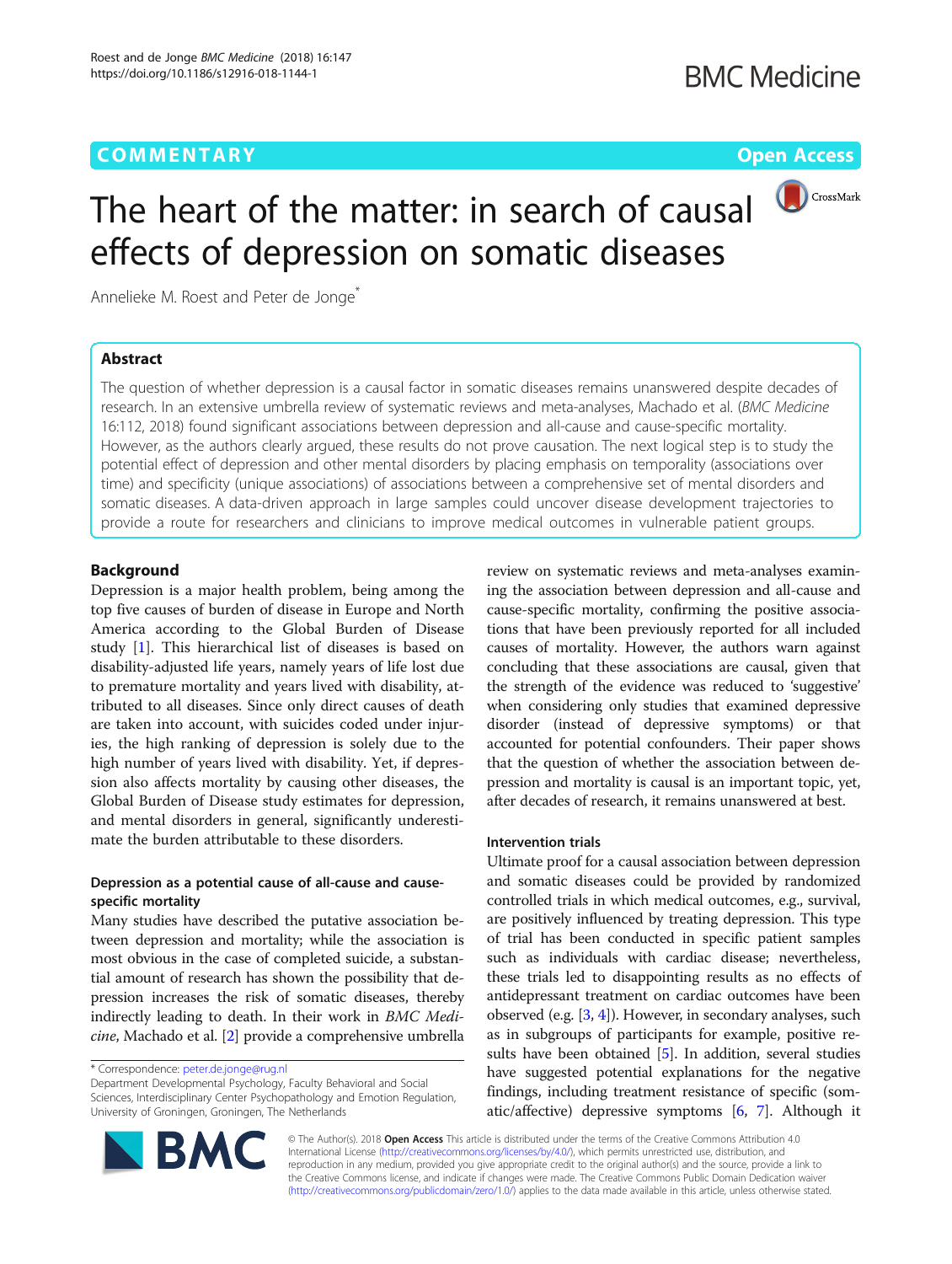<span id="page-1-0"></span>could be argued that the development of interventions for these persistent depressive symptoms could improve the medical prognosis of patients with cardiac disease [[7](#page-2-0)], confounding by somatic disease processes may also be a reasonable explanation of these results.

#### Specific and temporal associations

Other approaches that can be taken to examine the likelihood of causality is to assess the specificity of associations and temporal associations between diseases [\[8](#page-2-0)]. Machado et al. [[2\]](#page-2-0) took an important step regarding the specificity of the effect of depression by examining all-cause and cause-specific mortality in different populations such as in patients with cancer or heart failure. Specific associations between depression and outcomes could suggest causal effects, yet the authors did not find particularly strong associations for any of the specific diseases [\[2](#page-2-0)]. However, it can be questioned whether mechanisms linking depression to somatic diseases are in fact specific since suggested pathways include general mechanisms, such as inflammatory processes and health behaviors, linked to various somatic diseases. In that respect, it is also important to note that studies on the association between depression and somatic diseases in general try to control for health behaviors in the best possible way (e.g., [\[9](#page-2-0)]). However, health behavior factors, such as smoking, alcohol use, body mass index, and physical inactivity, could also be potential mediators of the association, thereby underestimating the strength of the effects.

Another important factor is the temporality, or order, of the associations. Depression predicts the development of somatic diseases, but these somatic diseases in turn also predict depression. Associations between depression and potential mediating mechanisms, e.g., obesity [\[10](#page-2-0)] and physical activity [\[11](#page-2-0)], are also bidirectional in nature. Further, although mechanisms are usually studied in isolation, they are in fact closely related, e.g., inflammatory markers and body mass index. Taking a temporal approach in examining the association between depression, other mental disorders, potential mediating mechanisms, and somatic diseases can provide greater insight of potential causal associations between these factors. For example, anxiety disorders precede depression in the majority of cases and could therefore, in principle, explain part of the effect of depression on somatic diseases. Additionally, factors occurring even earlier in life, including a genetic predisposition for both depression and somatic diseases (e.g., by a shared genetic substrate for depression and autonomic dysfunction [\[12\]](#page-2-0)), could be the driving factor.

#### Steps to take

Research on temporality and specificity should now progress by taking multiple somatic diseases and mental disorders into account instead of limiting analyses to one outcome such as cancer or heart disease. A datadriven approach could be used to examine temporal and specific associations between depression, other mental disorders, somatic diseases, and mortality. For example, a study that applied this approach by examining temporal associations between disease diagnoses (mainly somatic) retrieved from electronic health registries covering large numbers of individuals found that gout plays a central role in the progression of cardiovascular diseases and highlighted the important role of retinal disorders as a marker of disease progression in individuals with diabetes [[13](#page-2-0)]. Disease trajectories may also differ between individuals, information that could be used to identify those at risk for a specific outcome. For example, a study on risk of sepsis mortality found that different trajectories, with three major starting points, namely cardiovascular disease, diabetes, and alcohol abuse, led to such an outcome [\[14](#page-2-0)].

#### Conclusion

It is time to move forward from studying the association between one mental disorder and one somatic disease. These studies are unlikely to provide definitive answers since reality is much more complex. Instead, the temporal order of multiple mental disorders and somatic diseases, ideally including the mediating mechanisms, should be examined in concert. Findings from these studies could demonstrate linkages between specific diseases for which previous results have been inconclusive. Furthermore, trajectories that may be suggestive of specific disease development patterns could be uncovered. However, these studies in themselves are not capable of proving causality per se, but may provide persuasive results on the actual burden of disease resulting from depression and other mental disorders as well as important suggestions on when and how to intervene to reduce this burden.

#### Authors' contributions

PDJ conceived of this commentary. AR wrote a first version and PDJ commented. Both authors read and approved the final manuscript.

#### Competing interests

The authors declare that they have no competing interests.

#### Publisher's Note

Springer Nature remains neutral with regard to jurisdictional claims in published maps and institutional affiliations.

#### Received: 19 July 2018 Accepted: 1 August 2018 Published online: 23 August 2018

#### References

Murray CJ, Vos T, Lozano R, Naghavi M, Flaxman AD, et al. Disabilityadjusted life years (DALYs) for 291 diseases and injuries in 21 regions, 1990- 2010: a systematic analysis for the global burden of disease study 2010.